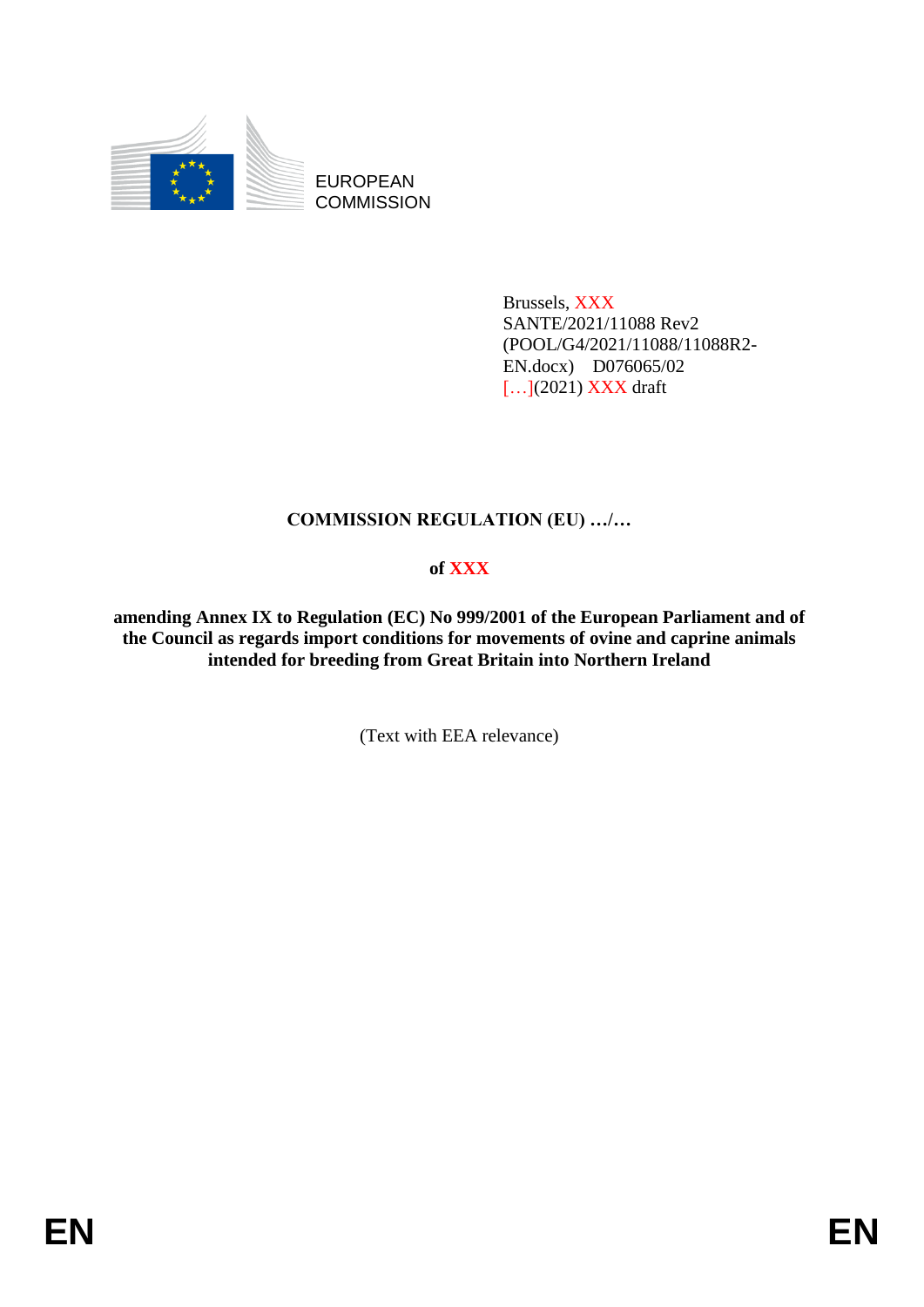## **COMMISSION REGULATION (EU) …/…**

### **of XXX**

### **amending Annex IX to Regulation (EC) No 999/2001 of the European Parliament and of the Council as regards import conditions for movements of ovine and caprine animals intended for breeding from Great Britain into Northern Ireland**

(Text with EEA relevance)

#### THE EUROPEAN COMMISSION,

Having regard to the Treaty on the Functioning of the European Union,

Having regard to Regulation (EC) No 999/2001 of the European Parliament and of the Council of 22 May 2001 laying down rules for the prevention, control and eradication of certain transmissible spongiform encephalopathies<sup>1</sup>, and in particular Article 23a, introductory phrase and point (m), thereof,

#### Whereas:

- (1) Regulation (EC) No 999/2001 lays down rules for the prevention, control and eradication of transmissible spongiform encephalopathies (TSEs) in animals, including classical scrapie.
- (2) More specifically, Chapter E of Annex IX to Regulation (EC) No 999/2001 lays down the requirements for the importation into the Union of ovine and caprine animals. Those requirements provide that such imports are to be accompanied by an animal health certificate attesting, inter alia, that ovine and caprine animals for breeding imported into the Union must come from a holding with a negligible or controlled risk of classical scrapie or, for ovine animals, be of the ARR/ARR prion protein genotype, which confers resistance to classical scrapie.
- (3) In accordance with the Agreement on the withdrawal of the United Kingdom of Great Britain and Northern Ireland from the European Union and the European Atomic Energy Community (Withdrawal Agreement), and in particular Article 5(4) of the Protocol on Ireland/Northern Ireland in conjunction with Annex 2 to that Protocol, Regulation (EC) No 999/2001, as well as the Commission acts based on it, apply to and in the United Kingdom in respect of Northern Ireland after the end of the transition period provided for in the Withdrawal Agreement. Accordingly, live animals shipped from Great Britain to Northern Ireland are now subject to the regime applicable to imports from any third country.
- (4) Until the entry into force of the Withdrawal Agreement, there was an estimated annual intra-national movement of around 8 000 breeding sheep, mainly of the Scottish Blackface breed, from Great Britain to Northern Ireland, not subject to the rules on intra-Union trade and importation into the Union. Many of the holdings usually trading sheep between Great Britain and Northern Ireland are not currently recognised

 $1 \qquad \text{OJ L } 147, 31.5.2001, \text{p. 1}.$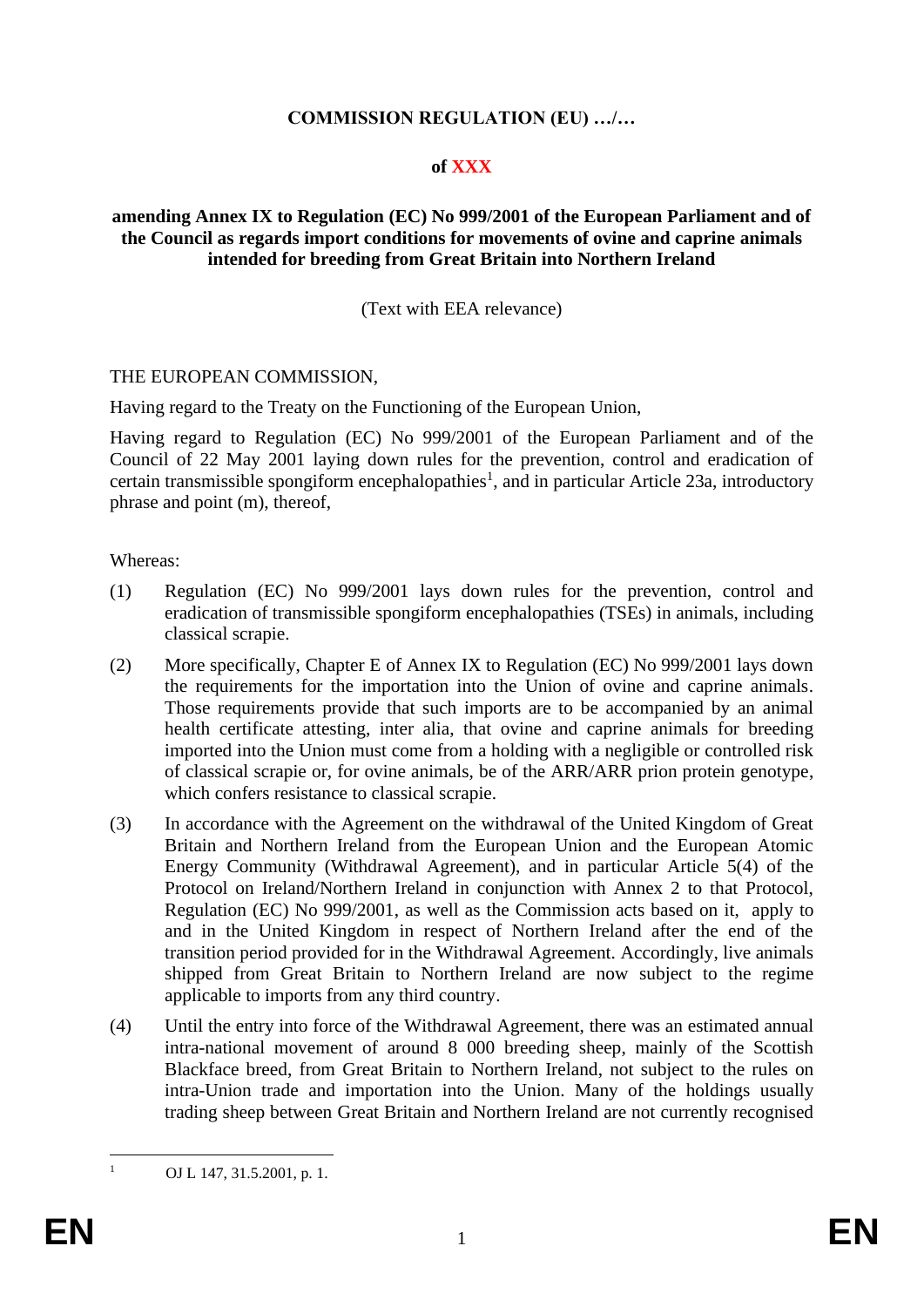as having a negligible or controlled risk of classical scrapie. In addition, only a low proportion of the Scottish Blackface sheep population is of the ARR/ARR prion protein genotype. The traditional trade of breeding sheep from Great Britain to Northern Ireland has therefore been severely impacted by the entry into force of the Withdrawal Agreement.

- (5) It is necessary to ensure that Northern Ireland breeders continue to have access to the ovine and caprine genetic resources available in Great Britain, until the holdings in Great Britain can comply with the requirements for export to the Union of ovine and caprine animals for breeding. Chapter E of Annex IX to Regulation (EC) No 999/2001 should therefore be amended to allow the importation of ovine and caprine animals for breeding from Great Britain to Northern Ireland from holdings which are not recognised as having a controlled risk of classical scrapie. This possibility should be made available only to the holdings in Great Britain which applied, before 1 January 2022, to the official scheme for the recognition of holdings having a controlled risk of classical scrapie in accordance with the conditions laid down in Annex VIII, Chapter A, Section A, point 1.3, to that Regulation, and which comply with the conditions laid down in points (a) to (i) thereof at the time of import into Northern Ireland. In addition, this possibility should remain temporary and expire on 31 December 2024, thus allowing a sufficient time period from the date of the entry into force of the Withdrawal Agreement for those holdings in Great Britain to achieve the recognition as holdings having a controlled risk of classical scrapie.
- (6) Classical scrapie is a transmissible spongiform encephalopathy (TSE) which is not considered a zoonotic disease, as concluded by the European Food Safety Authority and the European Centre for Disease Prevention and Control in their Joint Scientific Opinion on any possible epidemiological or molecular association between TSEs in animals and humans, adopted on 9 December  $2010<sup>2</sup>$ . In addition, the limited nature of the proposed amendments to Annex IX to Regulation (EC) No 999/2001, and the implementation of the rules applicable to the intra-Union trade of ovine and caprine animals laid down in Union legislation provide reasonable guarantees that the level of animal health in the Union will not be compromised by the proposed amendments to that Annex.
- (7) Annex IX to Regulation (EC) No 999/2001 should therefore be amended accordingly.
- (8) Given the importance for the Northern Irish breeding sector of trade in ovine and caprine animals for breeding from Great Britain, it is important that the amendments to be made to Regulation (EC) No 999/2001 by this Regulation take effect as soon as possible.
- (9) The measures provided for in this Regulation are in accordance with the opinion of the Standing Committee on Plants, Animals, Food and Feed,

HAS ADOPTED THIS REGULATION:

## *Article 1*

Annex IX to Regulation (EC) No 999/2001 is amended in accordance with the Annex to this Regulation.

<sup>2</sup> https://doi.org/10.2903/j.efsa.2011.1945